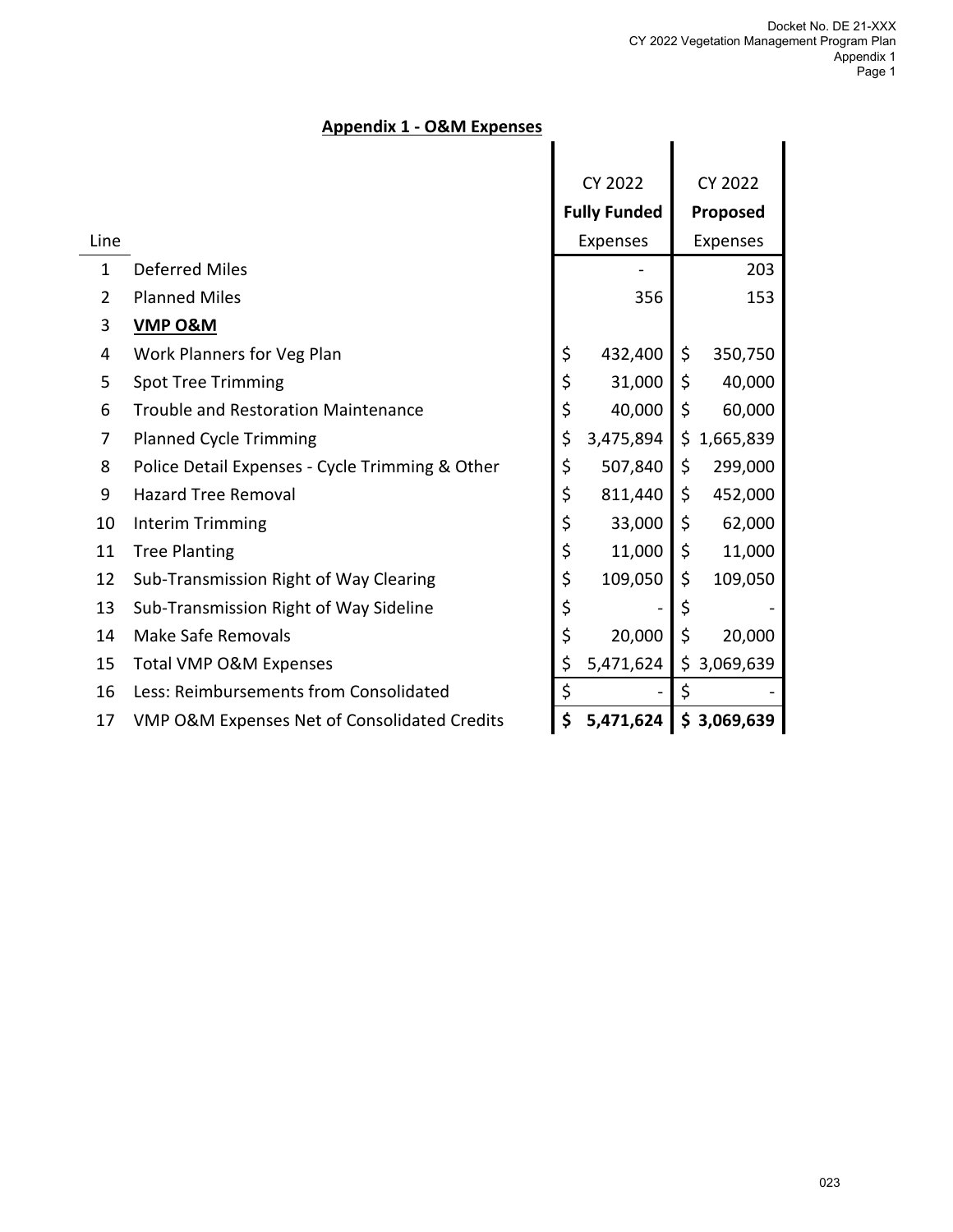# **Appendix 2 - O&M Expenses CY 2022 Vegetation Management Activities**

l,

| Line         | <b>Activities</b>                            | Reference                          |  |  |
|--------------|----------------------------------------------|------------------------------------|--|--|
| $\mathbf{1}$ | <b>Spot Tree Trimming</b>                    | See Appendix 3 for definitions     |  |  |
| 2            | Trouble and Restoration Maintenance          | See Appendix 3 for definitions     |  |  |
| 3            | <b>Planned Cycle Trimming</b>                | See Appendix 3 for definitions     |  |  |
| 4            | <b>Cycle Trimming Police Detail Expenses</b> | See Appendix 3 for definitions     |  |  |
| 5            | <b>Hazard Tree Removal</b>                   | See Appendix 3 for definitions     |  |  |
| 6            | <b>Enhanced Hazard Tree Removal</b>          | See Appendix 3 for definitions     |  |  |
| 7            | Interim Trimming                             | See Appendix 3 for definitions     |  |  |
| 8            | <b>Tree Planting</b>                         | See Appendix 3 for definitions     |  |  |
| 9            | Subtransmision Right of Way Clearing         | See Appendix 3 for definitions     |  |  |
| 10           |                                              |                                    |  |  |
| 11           | <b>Substation</b>                            | <b>OH Miles - Distribution</b>     |  |  |
| 12           | Spicket River #13                            | 29.06                              |  |  |
| 13           | Spicket River #13                            | 16.29                              |  |  |
| 14           | Pelham #14                                   | 28.65                              |  |  |
| 15           | Villas Bridge #12                            | 55.22                              |  |  |
| 16           | Mount Support #16                            | 3.72                               |  |  |
| 17           | Lebanon #1                                   | 20.00                              |  |  |
| 18           |                                              | 152.93                             |  |  |
| 19           | <b>Sub transmission</b>                      | <b>OH Miles - Sub transmission</b> |  |  |
| 20           | None                                         |                                    |  |  |
| 21           |                                              | 0 Miles/Acres                      |  |  |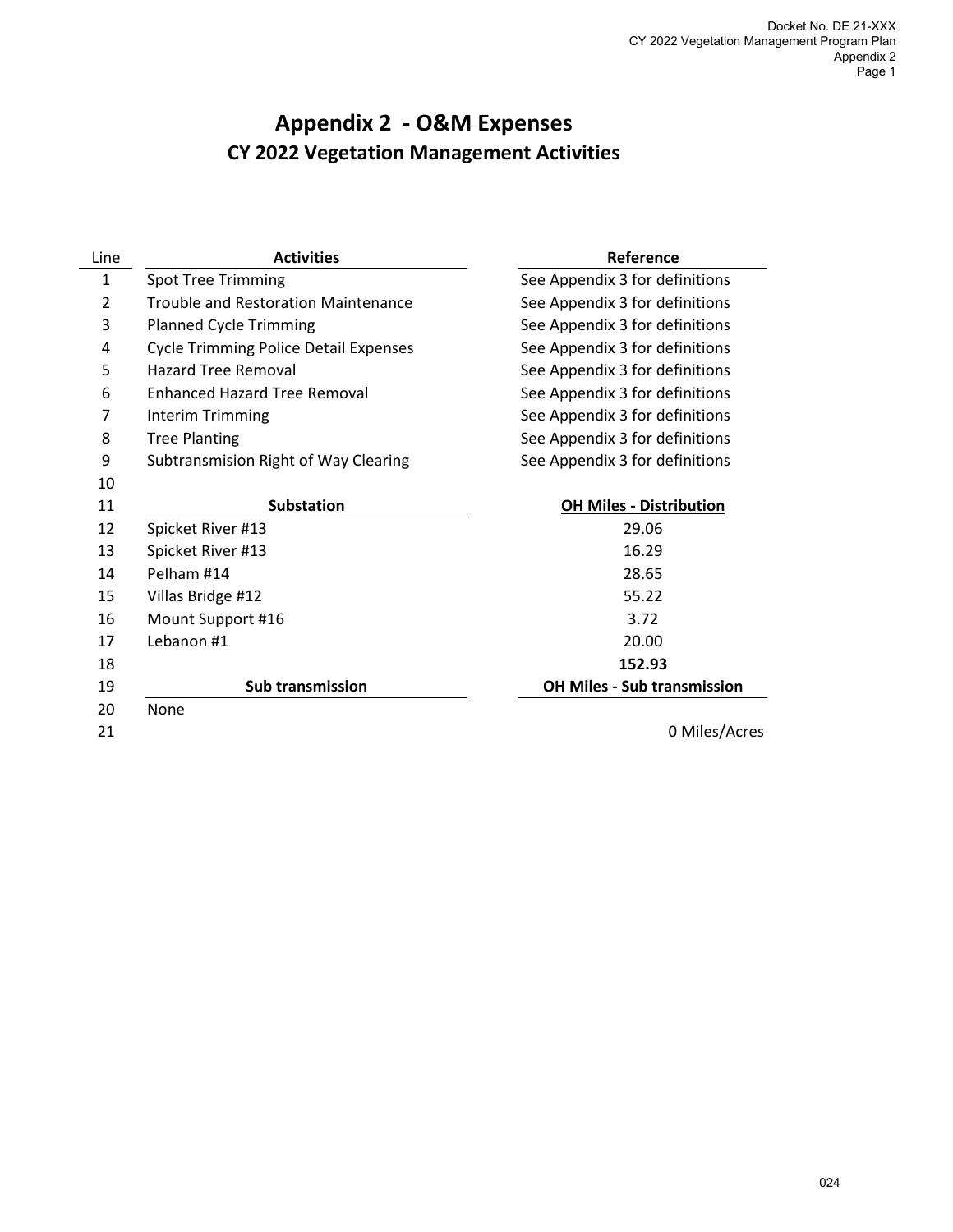## **Granite State Electric Company**

#### **Reliability Enhancement Program and Vegetation Management Program**

## **Docket No. DE 13-063**

#### I. **REP and VMP Commitment**

Beginning April 1, 2014 and until the conclusion of the Company's next distribution rate case, the Company will continue its Reliability Enhancement Program ("REP") and a Vegetation Management Program ("VMP") (collectively, the "Program"), as set forth below.

#### II. **Definitions of REP and VMP Activities**

- a. Activities included in the REP are the following:
	- i. Spacer Cable Expansion/Bare Conductor Replacement
	- ii. Single Phase Recloser Replacement/Expansion
	- iii. Trip Saver Applications

#### b. **Activities and expenses included in the VMP are set forth below**:

- i. Spot Tree Trimming;
- ii. Trouble & Restoration Maintenance;
- iii. Planned Cycle Trimming;
- iv. Cycle Trimming Police Details Expenses;
- v. Hazard Tree Removal;
- vi. Interim Trimming;
- vii. Tree Planting;
- viii. Subtransmission Right of Way Clearing; and
	- ix. Other Police Detail Expenses.

#### III. **REP and VMP for FY 2014 and Thereafter**

a. Beginning with November 15, 2014, the Company will provide its REP and VMP plan (the "Plan") to Staff for the following calendar year for Staff s review. The Company will meet with Staff in technical sessions to discuss the Plan, obtain comments, and answer any questions regarding the plan to be implemented for the subsequent calendar year. After review by Staff, the Company will take all reasonable steps it deems appropriate to carry out and implement the Plan, taking into account the comments of Staff. Review by Staff of the Plan does not relieve the Company of its obligation to operate its business and maintain safe, reliable service through expenditures and other capital investments in the ordinary course of business that are not set forth in the Plan, nor does it bind Staff to a particular position regarding the adequacy and/or effectiveness of the Plan.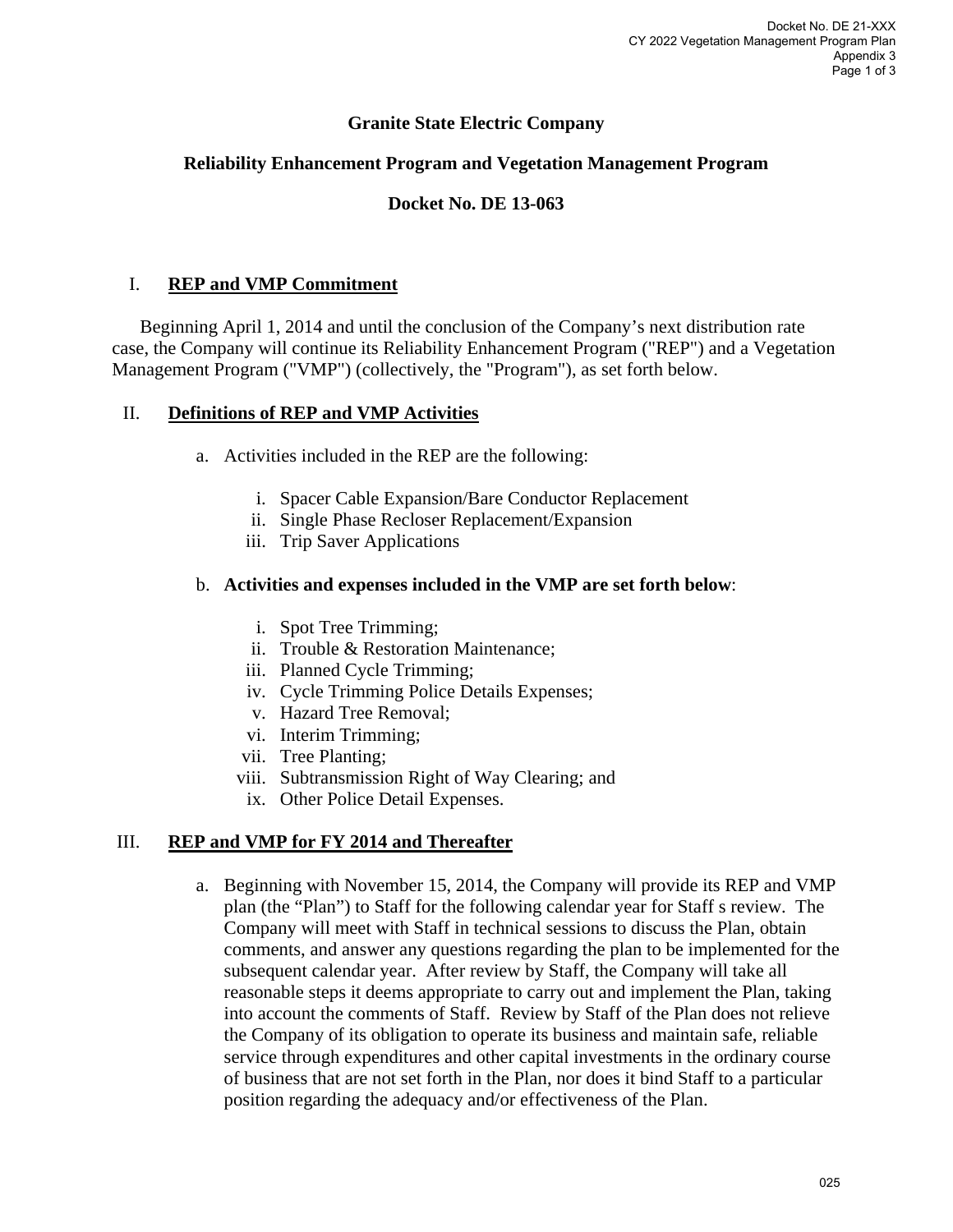b. The Plan shall provide a description of the activities along with targeted expenditures and investments of the proposed Plan to be implemented during the following calendar year. The Plan will itemize the proposed activities by general category and provide budgets for both operation and maintenance ("O&M") expenses and capital investments expected from implementation of the Plan. The O&M budget will be \$1,360,000 (the "Base Plan O&M") for the calendar year ("Base Plan O&M Budget"). The Company may also provide for consideration an alternative Plan with O&M budgets that exceed the O&M Base Amount for the calendar year. The Company will reconcile actual expenditures and investments with the Base Plan O&M amount of \$1,360,000 and shall be subject to the REP/VMP Adjustment Provision, as set forth in Section IV below. All of the combined expenses will be counted against the Base Plan O&M amount, along with any REP-related O&M that does not relate to a VMP category.

#### IV. **REP/VMP Adjustment Provision**

- a. During each calendar year, the Company shall track all O&M expenses incurred in implementing the components of the REP and VMP Plan. By March 15 of each year, the Company will make a reconciliation filing with the Commission. To the extent that the Company, in implementing the Plan, incurs expenses in an amount less than the Base Plan O&M amount, the difference between the Base Plan O&M amount and the amount of expenses actually incurred shall be refunded to customers or credited to customers for future REP/VMP program O&M expenditures, as the Commission determines is appropriate, with interest accruing at the customer deposit rate.
- b. To the extent the Plan submitted for review prior to the calendar year includes a budget higher than the Base Plan O&M Budget and the Company incurs expenses over the Base Plan O&M amount (consistent with the alternative budget reviewed by Staff), the incremental expense above the Base Plan O&M amount shall be included in rates, subject to Commission approval, through a uniform adjustment factor on a per kilowatt-hour basis and recovered over a twelve month period, commencing for usage on and after May 1, with interest accruing at the customer deposit rate. Any over or under-recoveries at the end of the twelve month period shall be taken into account in the next REP/VMP Adjustment Provision reconciliation period.

#### V. **REP Capital Investment Allowance**

The REP capital investment target shall be \$1 million annually. The Company shall track all capital investments made in accordance with the REP for each calendar year. At the same time that the Company makes its reconciliation filing for the REP/VMP Adjustment reconciliation, Granite State shall file a report detailing the actual amount of capital investments made in accordance with implementing the REP during the prior calendar year. The report shall include a calculation of the revenue requirement for adding these additional capital investments into rate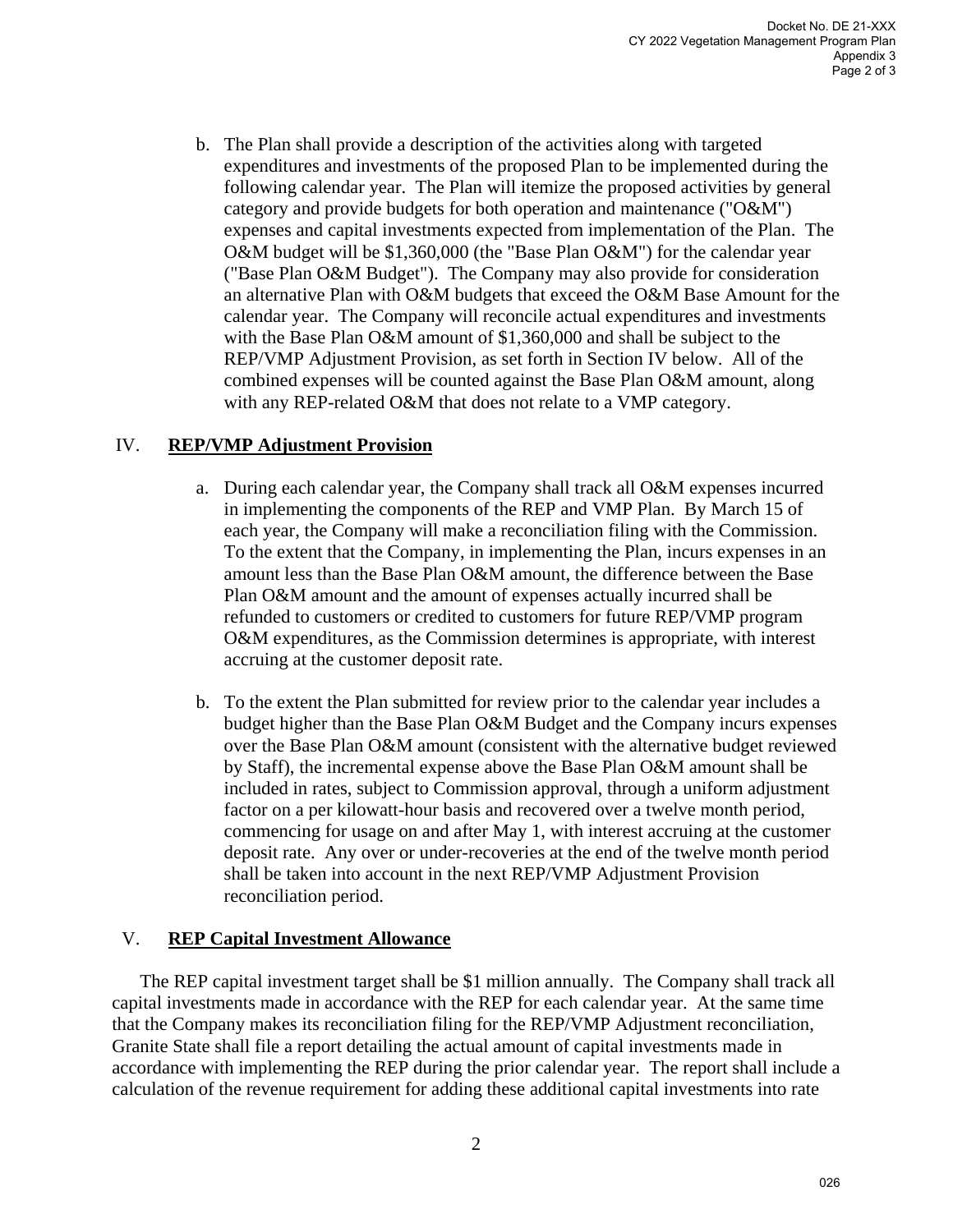base, using the Company's current Commission approved capital structure and debt and equity. Provided that the investments were made in accordance with the REP, the Company will be allowed, subject to Commission approval, a permanent increase in its base distribution rates to recover the annual revenue requirement for those investments. This permanent REP Capital Investment Allowance will take effect for usage on and after May 1, at the same time as any REP/VMP Adjustments are implemented for the preceding calendar year as discussed in Section IV above.

#### VI. **Procedure for Adjusting Base Distribution Rates for the REP Capital Investment Allowance**

Base distribution rates shall be increased by the ratio of: (i) the incremental revenue requirement associated with the REP capital investment; and (ii) forecasted base distribution revenue for the prospective year.

## VII. **Annual Report, Plan Deviations, and SAIDI/SAIFI Results**

- a. At the same time the Company makes its reconciliation and rate adjustment filing (by March 15 of each year), the Company will file an annual report on the prior calendar year's activities. In implementing the Plans, the circumstances encountered during the year may require reasonable deviations from the original Plans reviewed by Staff. In such cases, the Company would include an explanation of any deviations in the report. For cost recovery purposes, the Company has the burden to show that any deviations were due to circumstances out of its reasonable control or, if within its control, were reasonable and prudent. Included in the annual report, the Company will report its SAIDI and SAIFI results for the prior calendar year.
- b. The Company shall also report SAIDI/SAIFI results:
	- i. Inclusive of all events identified in items ii, iv and v below;
	- ii. Using the criteria for major storm exclusions set forth by the Commission and IEEE Standard 1366.
	- iii. On a rolling five-year average for each metric in order to minimize the impact of uncontrollable factors;
	- iv. Excluding the effect on performance by supply assets owned by others given the potential impact of transmission on the Company's reliability performance;
	- v. Excluding planned and notified outages from its calculation of SAIDI and SAIFI, and;
	- vi. Consistent with the Puc 300 rules.
- c. The Commission's definition of a major storm qualifying for exclusion from SAIDI and SAIFI reporting is 30 concurrent troubles and 15% of customers interrupted, or 45 concurrent troubles. (Troubles are defined as interruption events occurring on either primary or secondary lines).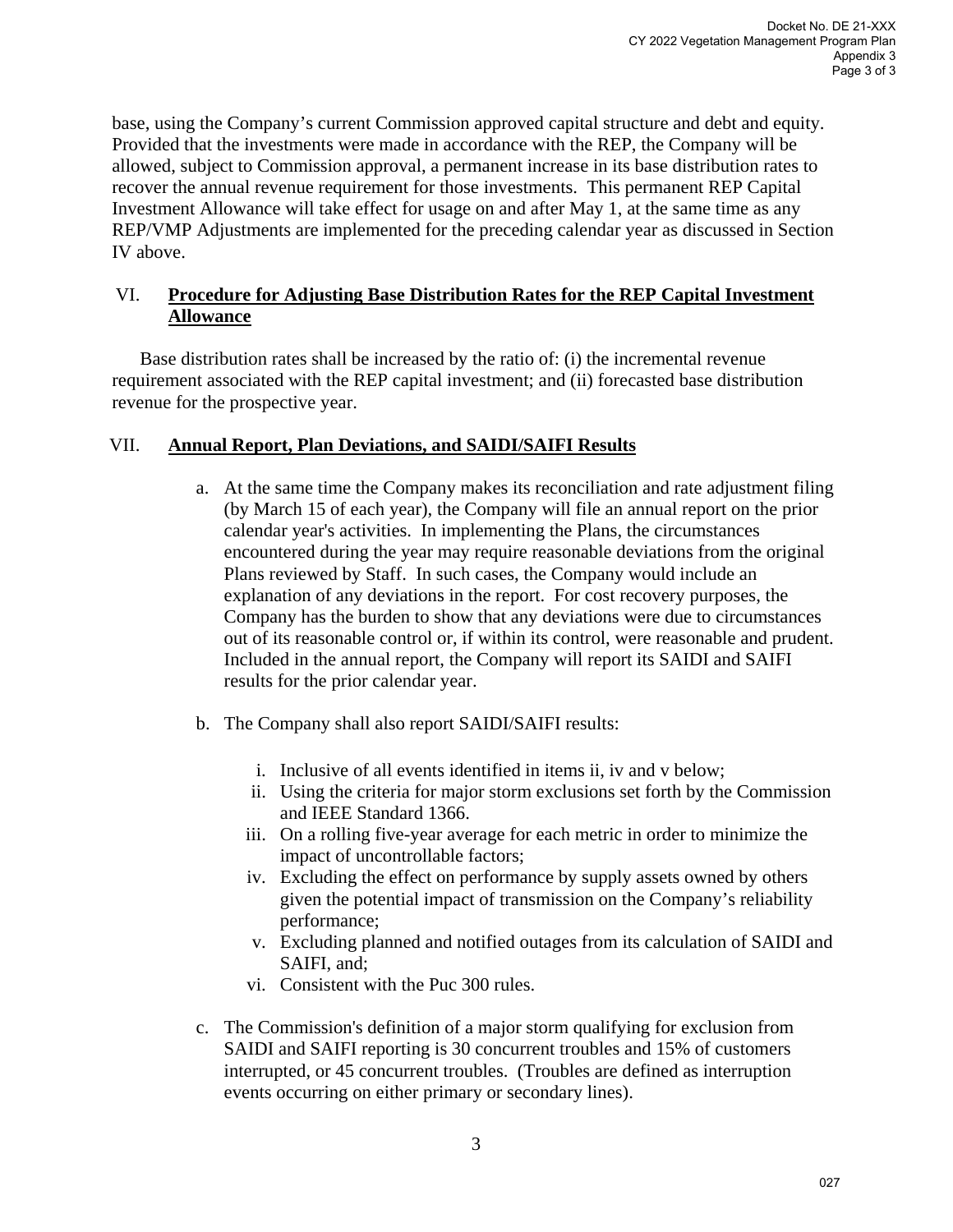# **Definitions**

**Augmented Tree-Trimming and Clearing:** This program involves the removal of hazard trees and limbs beyond what is normally included in tree trimming to reduce the risk of interruptions on the overhead distribution system. In addition to removing dead, dying, and damaged limbs from above the conductor, we also increase overhead clearances to fifteen feet where practical. This additional work is integrated into routine scheduled trimming program to create a more aggressive approach to removing tree hazards and overhang.

## **Spot Tree Trimming: (Unplanned Work)**

This captures all charges for field follow up, review and execution of corrective action required, if any, to mitigate vegetation management concerns requested or reported by a customer.

## **Trouble and Restoration Maintenance: (Unplanned Work)**

This captures all charges for response and corrective action to mitigate isolated tree related trouble, overhead line requests to mitigate tree related trouble and storm responses not covered by a storm specific charge number.

# **Planned Cycle Trimming:**

This captures all charges for annual fiscal year planned cycle pruning activities but does not include police detail expenses.

# **Cycle Trimming Police Detail Expenses:**

This captures all charges for police detail expenses associated with annual planned cycle trim and tree removals.

# **Tree Hazard Removal:**

This captures all charges for removal of dead, dying and/or structurally weak trees, limbs and leads.

**Enhanced Hazard Tree Removal – EHTM**: captures all charges for the hazard tree removal program directed at improving reliability of on and off cycle poor performing circuits based on removing dead, dying and/or structurally weak trees, limbs and leads on the three phase portions of those targeted circuits using a Customer Served approach beyond each major reliability device point including the lockout section or station breaker to the first reliability device.

# **Interim Trimming: (Unplanned work)**

This captures all charges for mitigation of tree conditions that threaten reliability of one or more sections of primary conductor on a circuit or circuits not contained in the current fiscal year's annual plan of work.

# **Tree Planting:**

This captures all charges for tree replacements in exchange for tree removals of full clearance, tree replacement to remediate property owner complaints, trees planted for Arbor Day events.